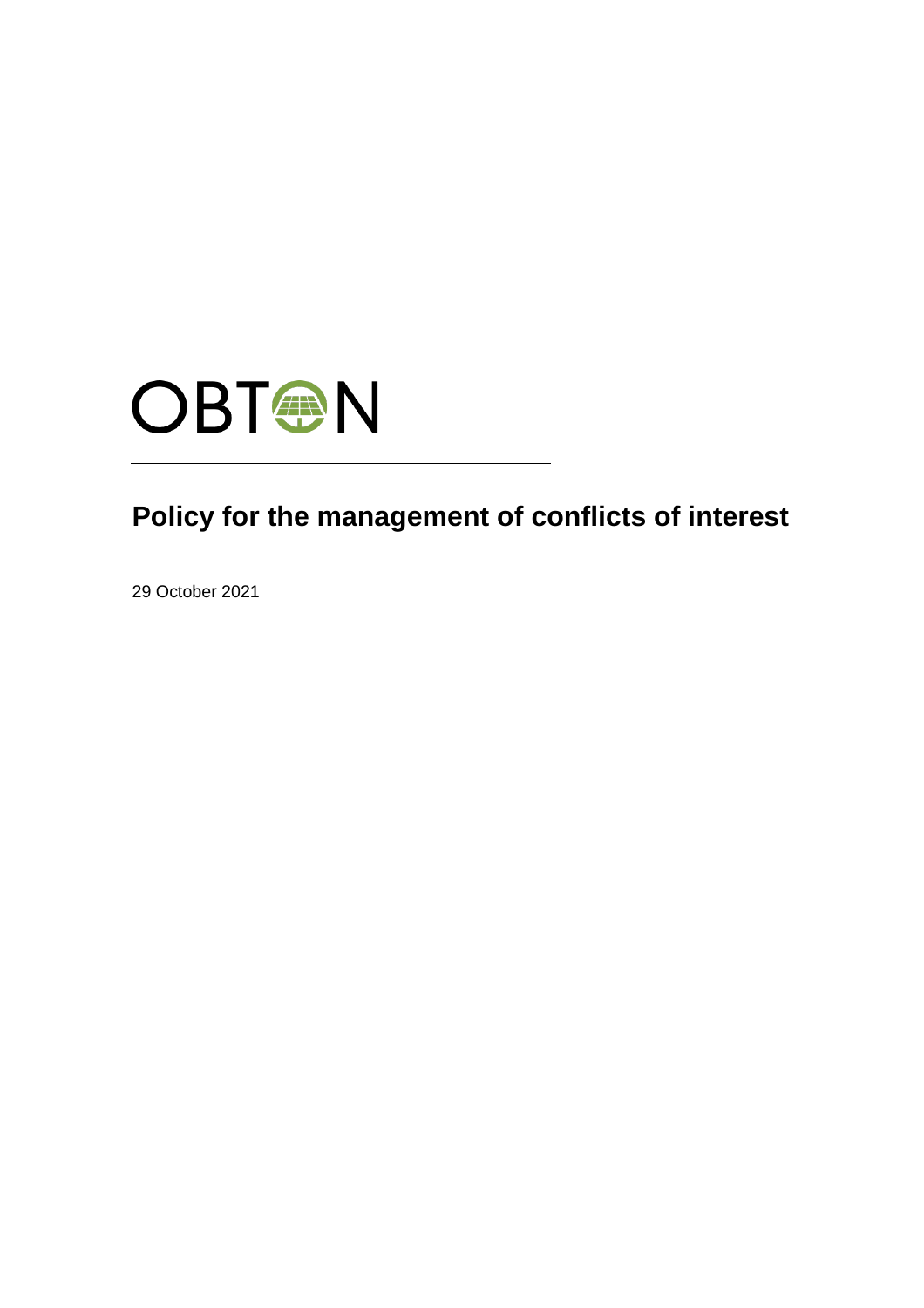## **Contents**

| 4. Elements in the assessment of potential or current conflicts of interest 4 |  |
|-------------------------------------------------------------------------------|--|
|                                                                               |  |
|                                                                               |  |
|                                                                               |  |
|                                                                               |  |
|                                                                               |  |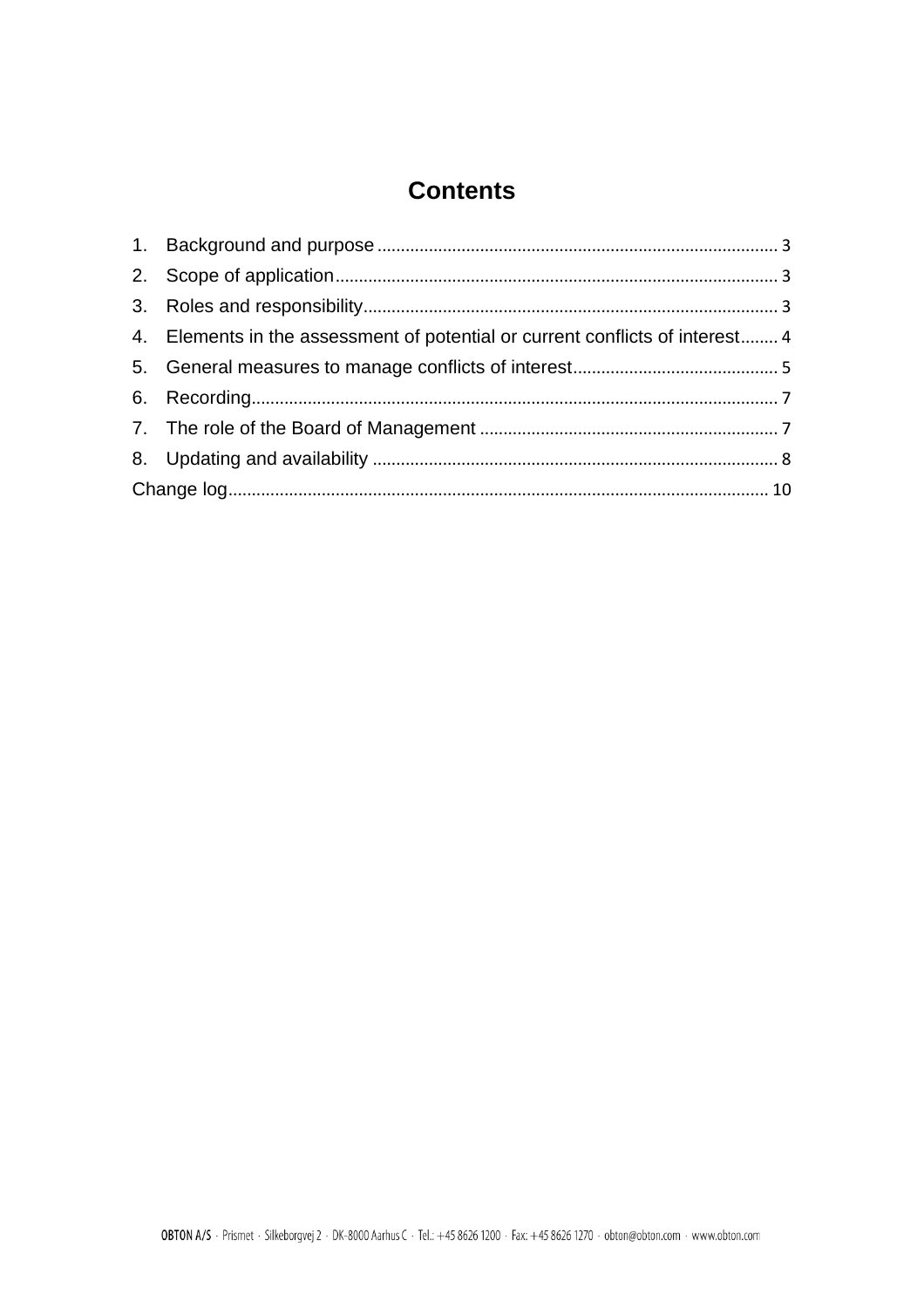| Policy for:<br>Management of conflicts of interest | <b>Responsible party:</b><br>The Board of Directors 3 of 11 | Page                                                                |
|----------------------------------------------------|-------------------------------------------------------------|---------------------------------------------------------------------|
| <b>OBT<sup>®</sup>N</b>                            | <b>Responsible party:</b>                                   | Implemented by:<br>The Board of Directors   The Board of Management |
|                                                    | Most recent change:<br>29. October 2021                     |                                                                     |

#### <span id="page-2-0"></span>**1. Background and purpose**

- 1.1. Being the manager of alternative investments funds, Obton Forvaltning A/S (the "**Company**") is comprised by the rules in Consolidated Act No. 1047 of 14 October 2019 on alternative investment fund managers etc. (the "**AIFM Act**").
- 1.2. The policy for the management of conflicts of interest (the "**Policy**") has been prepared according to the requirements stated in Directive 2011/61/EU of 8 June 2011 (the "**AIFM Directive**"), the Commission Delegated Regulation (EU) No. 231/2013 of 19 December 2012 (the "**AIFM Regulation**") and the AIFM Act.
- 1.3. This Policy has been prepared for the purpose of ensuring that the Company takes all reasonable measures to prevent and manage conflicts of interest, including by ensuring sufficient separation of internal functions and protecting the Company, investors, investment funds and others directly or indirectly associated with the Company.
- 1.4. The Policy is supplemented by the Company's other policies on risk management and remuneration etc.

#### <span id="page-2-1"></span>**2. Scope of application**

- 2.1. The Policy applies to the Company's Board of Directors, Board of Management and employees, consolidated companies and others directly or indirectly associated with the Company through regulatory matters where they deal with conflicts of interest.
- 2.2. Conflicts of interest in the Policy means potential as well as current conflicts of interest.
- <span id="page-2-2"></span>2.3. The Policy lays down the general standards and principles to be observed when identifying and managing conflicts of interest at the Company.

#### **3. Roles and responsibility**

3.1. The Company's Board of Directors has the general responsibility for laying down a policy for the management of conflicts of interest. The Board of Directors is responsible for arranging the Policy to make it possible to ensure reasonable measures with a view to identifying, preventing, controlling and monitoring conflicts of interest. The Board of Directors is also responsible for adopting principles and standards to manage conflicts of interest.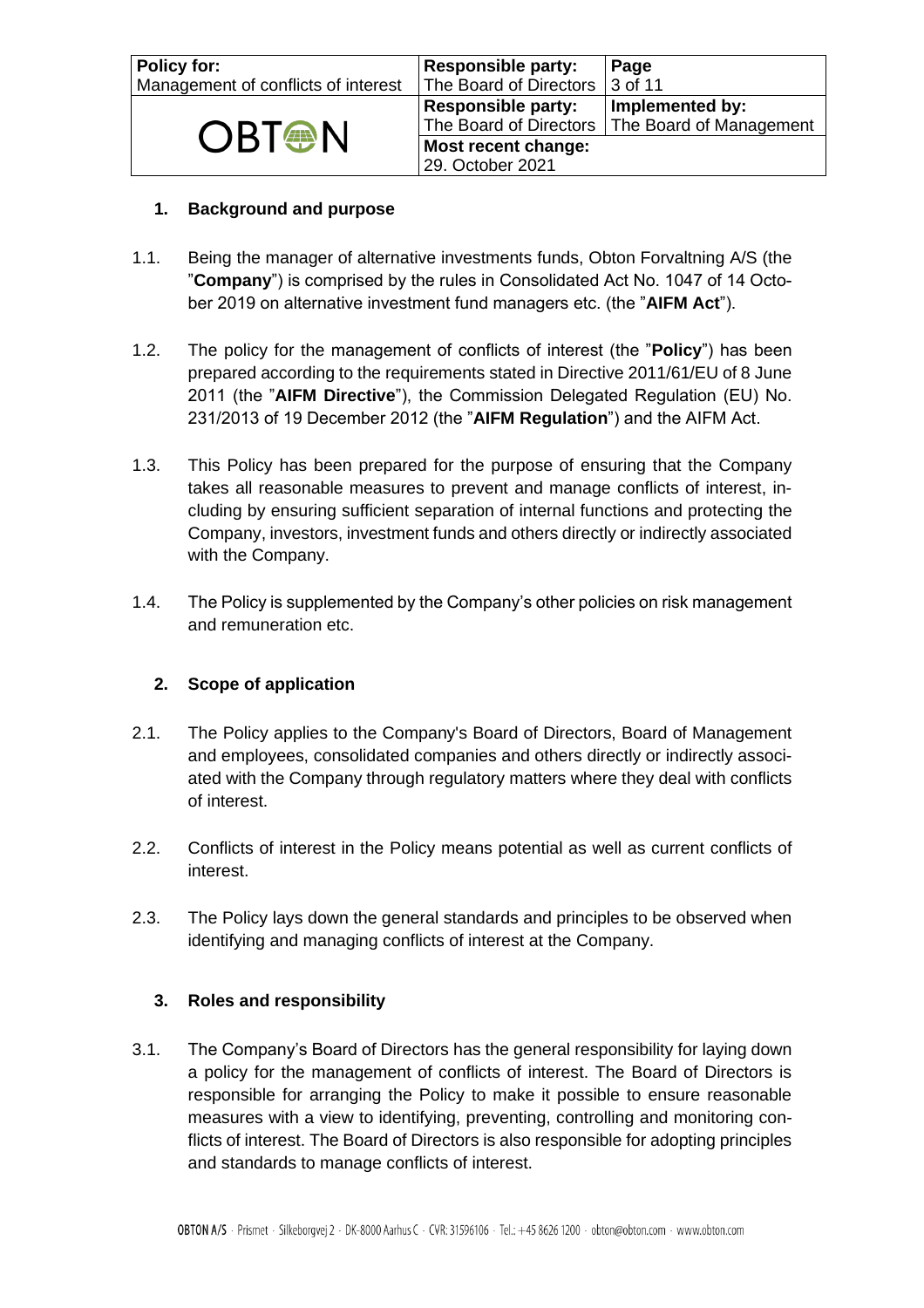| <b>Policy for:</b><br>Management of conflicts of interest | <b>Responsible party:</b><br>The Board of Directors | Page<br>4 of 11                                                     |
|-----------------------------------------------------------|-----------------------------------------------------|---------------------------------------------------------------------|
| <b>OBT<sup>®</sup>N</b>                                   | <b>Responsible party:</b>                           | Implemented by:<br>The Board of Directors   The Board of Management |
|                                                           | Most recent change:<br>29. October 2021             |                                                                     |

3.2. The Company's Board of Management is responsible for making sure that the Policy is implemented and complied with. The detailed measures are described in section 7.

#### <span id="page-3-0"></span>**4. Elements in the assessment of potential or current conflicts of interest**

- 4.1. The Company assesses that a conflict of interest could occur between a) the Company and the managed, alternative investment funds, b) the Company and investors in the alternative investment funds, c) the managed, alternative investment funds mutually and d) the investors mutually.
- 4.2. Criteria for the assessment of whether there is a conflict of interest:
- i. The Company itself, a relevant person or a person who is directly or indirectly associated with the Company through regulatory matters
	- i. can obtain a financial gain or avoid a financial loss at the expense of an alternative investment fund or their investors.
	- ii. has another interest than the managed, alternative investment funds in the outcome of a service delivered to or an activity performed for the investment funds or their investors or a different customer or a transaction made on behalf of the managed, alternative investment funds or a different customer.
	- iii. has a financial or other incentive to
		- i. put the interest of a collective investment undertaking, a different customer, a customer group or a different alternative investment fund above the individual alternative investment fund.
		- ii. put the interest of one investor above the interest of a different investor or investor group in the same alternative investment fund.
	- iv. performs the same activities for an alternative investment fund and for a different alternative investment fund, a collective investment undertaking or a customer.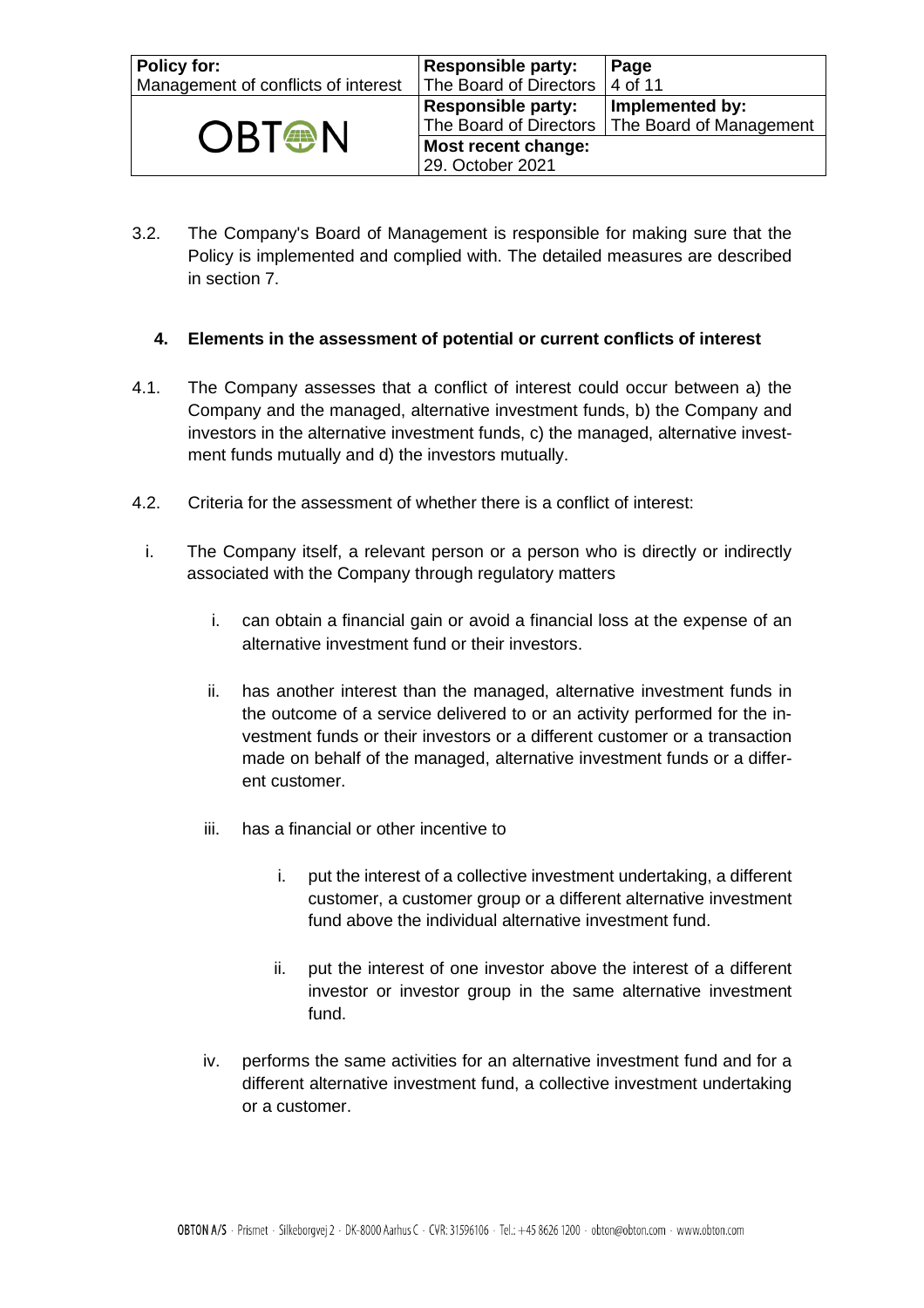| <b>Policy for:</b><br>Management of conflicts of interest | <b>Responsible party:</b><br>The Board of Directors | Page<br>$15$ of 11                         |
|-----------------------------------------------------------|-----------------------------------------------------|--------------------------------------------|
| <b>OBT<sup>A</sup>N</b>                                   | <b>Responsible party:</b><br>The Board of Directors | Implemented by:<br>The Board of Management |
|                                                           | Most recent change:<br>29. October 2021             |                                            |

v. receives or will receive from a different person than the alternative investment funds or their investors an incentive in connection with collective portfolio management for the alternative investment funds in the form of an amount of money, goods or services beyond the standard commission or the fee for the relevant service.

#### <span id="page-4-0"></span>**5. General measures to manage conflicts of interest**

- 5.1. The Company must take measures to prevent conflicts of interest in the management of the alternative investment funds with a possible adverse impact with reference to the alternative investment funds or their investors' interests.
- 5.2. Based on the group business model according to which the group companies that manage alternative investment funds must negotiate and make investment decisions for the funds regarding the projects which other consolidated companies have developed, the Company has special focus on mitigating that type of conflicts.
- 5.3. If employees, members of the Board of Directors, the Board of Management and others become aware of a current or potential conflict of interest, the Company's CEO must immediately be notified and must receive information about the detailed nature of the conflict of interest. Each department at the Company must be geared to act so that no conflict of interest will occur and must prepare business procedures that make it possible to identify conflicts of interest.
- 5.4. The Board of Directors is responsible for making sure that all reasonable measures to avoid conflicts of interest are being taken at the Company at all times. Legislation requires "reasonable measures" meaning measures that are possible for the Company in practical as well as financial terms.
- 5.5. If it is not possible for the Company to sufficiently prevent conflicts of interest from having an adverse impact according to the interests of the alternative investment funds or investors, the Board of Directors must ensure that the management of the conflict is appropriate. The responsibility for the management of conflicts of interest rests with the Board of Management, see the Business Procedure for the management of conflicts of interest.
- 5.6. The management and employees must at all times perform activities in accordance with honest business practice and good practice within the management area. To observe that general obligation, the Company must have sufficient resources in each function of the Company.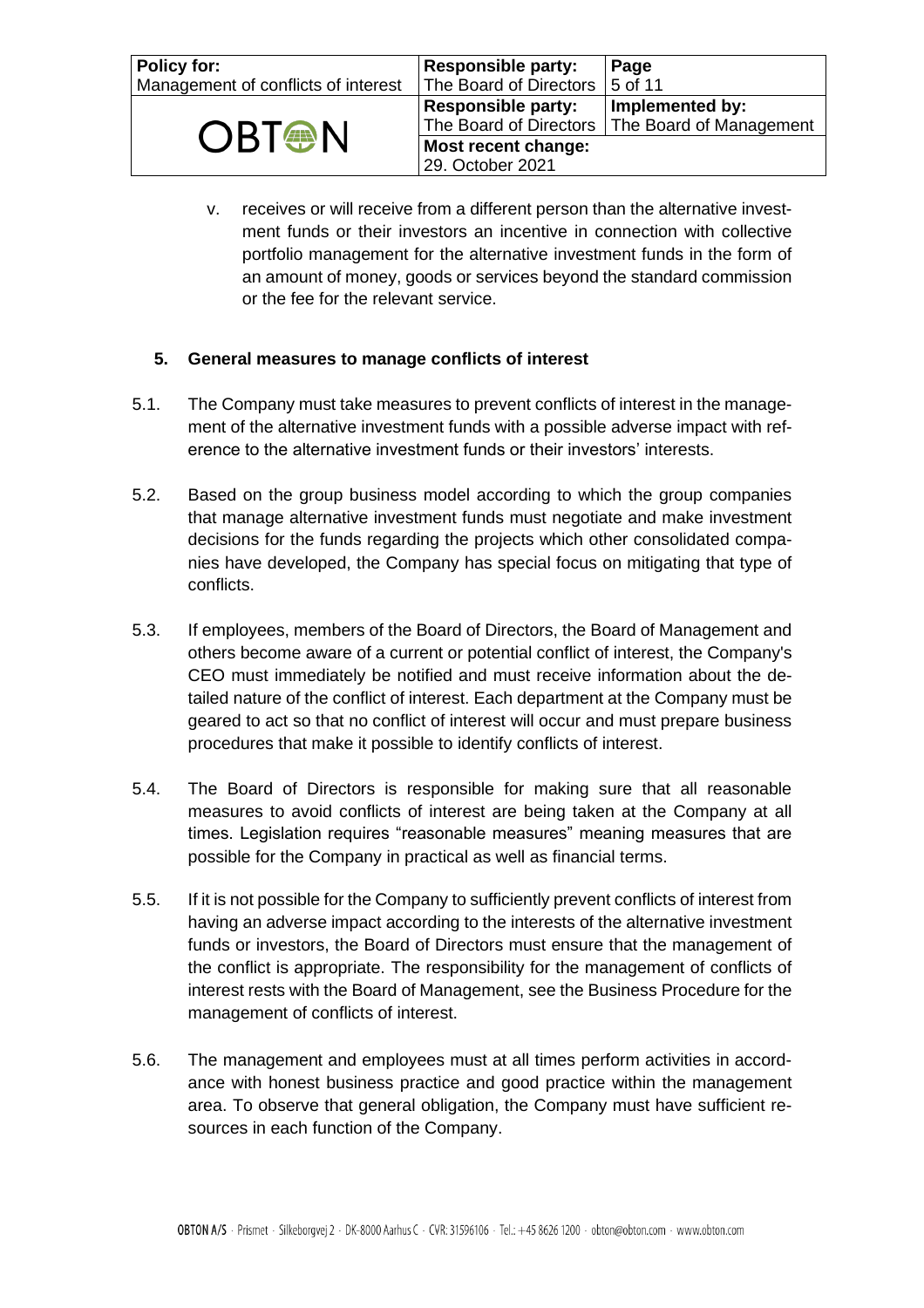| <b>Policy for:</b><br>Management of conflicts of interest | <b>Responsible party:</b><br>The Board of Directors | Page<br>6 of 11                                                     |
|-----------------------------------------------------------|-----------------------------------------------------|---------------------------------------------------------------------|
|                                                           | <b>Responsible party:</b>                           | Implemented by:<br>The Board of Directors   The Board of Management |
| <b>OBT<sup>®</sup>N</b>                                   | Most recent change:<br>29. October 2021             |                                                                     |

- 5.7. The procedures that the Company must establish to manage, control and monitor the identified conflicts of interest are:
	- i. Mitigating initiatives in connection with the group business model where the Company must negotiate and make investment decisions for the funds regarding projects which other consolidated companies have developed, for example through external valuation or other initiatives.
	- ii. Organisational separation of functions so that the functions at the Company do not control the procedures which the function is responsible for performing to the extent possible in relation to the size of the Company.
	- iii. Internal rules to restrict the employees from taking on external assignments that can affect the performance of their tasks for the Company.
	- iv. Internal rules on restrictions in relevant employees' access to personal trade, holdings and management of own means and internal control procedures within the area.
	- v. Control procedures to ensure that investments are in accordance with the investment policy and instruments of incorporation of the managed, alternative investment funds so that the identified persons with potential conflicts of interest do not obtain a financial gain at the expense of the managed, alternative investment funds or their investors.
	- vi. Procedures to ensure that the identified persons do not receive rewards or anything else beyond the standard commission for sales in the managed, alternative investment funds which may cause investments in and for the alternative investment funds to not be made according to the interests.
	- vii. Procedures to guarantee all investors' interests in case of a request for redemption so that investors are not needlessly affected by other investors wishing to redeem their investments before other investors in one single alternative investment fund.
		- i. The Company must ensure that any investor who would like to invest means in the alternative investment funds managed by the Company know the exit strategies for the entire fund and for each investor. In connection with the strategies, the Company must also ensure correct information about each investor's possibility to exercise its receiving redemption right.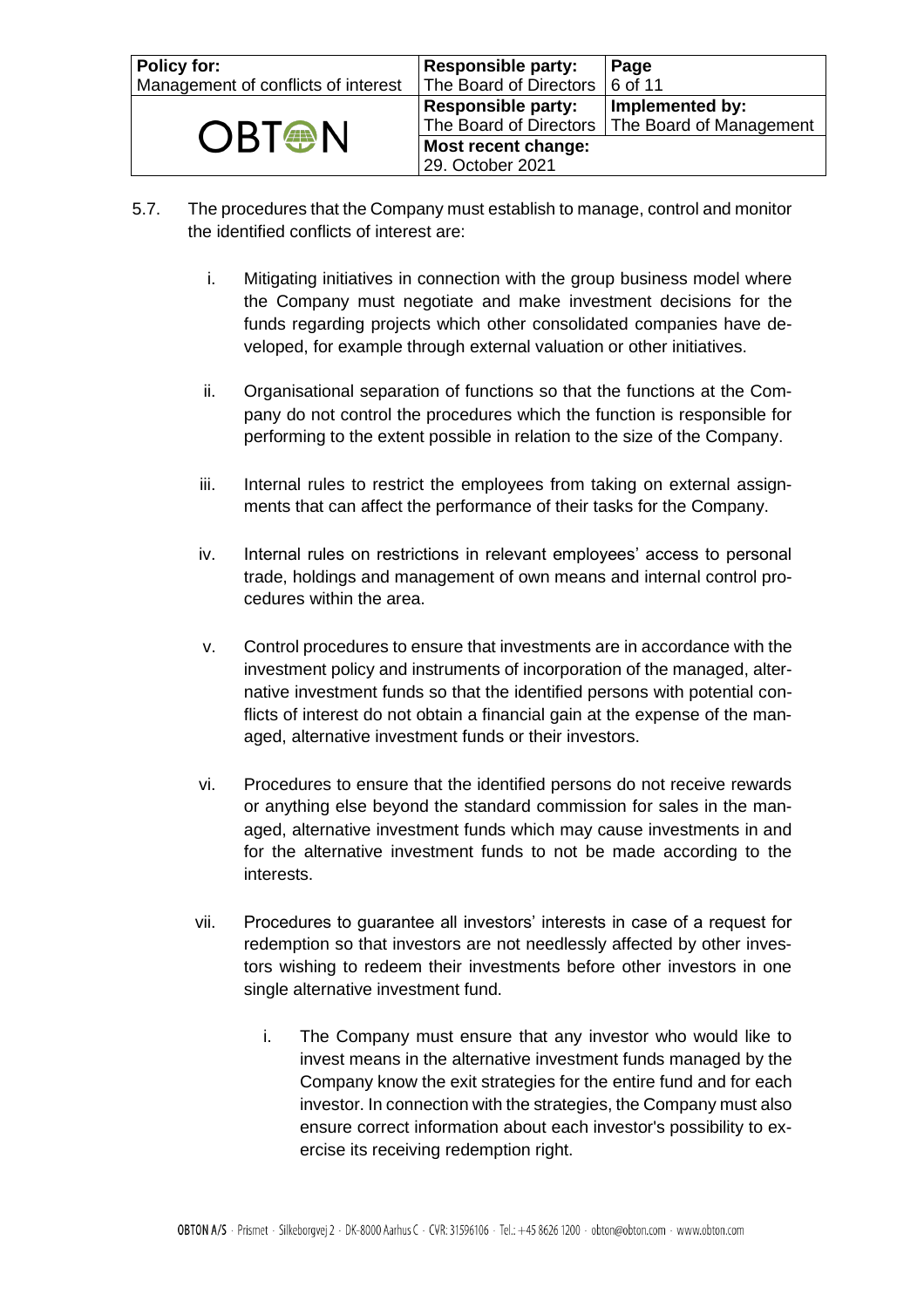| <b>Policy for:</b><br>Management of conflicts of interest | <b>Responsible party:</b><br>The Board of Directors   7 of 11 | Page                                                                |
|-----------------------------------------------------------|---------------------------------------------------------------|---------------------------------------------------------------------|
| <b>OBT<sup>®</sup>N</b>                                   | <b>Responsible party:</b>                                     | Implemented by:<br>The Board of Directors   The Board of Management |
|                                                           | Most recent change:<br>29. October 2021                       |                                                                     |

5.8. An account of identification of potential conflicts of interest is given in the Business Procedure for the management of conflicts of interest.

#### <span id="page-6-0"></span>**6. Recording**

6.1. The procedures and job descriptions that are introduced at the Company for the purpose of managing conflicts of interest must be arranged so that the Company's management and employees at each department record non-identified, potential risks in the Company's Learning Library.

This is intended to lead to the Company's management handling current and potential conflicts of interest, thus being able to identify, prevent, control and monitor them according to this Policy. The recording must follow notification about the conflict of interest to the Company's CEO.

- 6.2. Once a year, the Company's CEO must report to the Company's Board of Directors re. the identified conflicts of interest and any conflicts of interest made topical and their management.
- 6.3. In case of conflicts of interest of a specifically extensive and significant nature, the Board of Directors must be informed. In that case, the decision-making authority re. the management of the conflict of interest will pass to the Board of Directors.

#### <span id="page-6-1"></span>**7. The role of the Board of Management**

- 7.1. The Company's Board of Management must ensure that the Policy is complied with. The Board of Management must clarify the policy in business procedures etc. supporting the identification of potential and current conflicts of interest.
- 7.2. The Board of Management is responsible for making sure that the arrangement of the Company, organisationally and administratively, can take all reasonable measures with a view to identifying, preventing, controlling and monitoring conflicts of interest so that they will not have any adverse effect on the managed, alternative investment funds or the investors of the funds.

The Company must also be arranged with sufficient internal procedures and processes to manage identified conflicts of interest. Thus, the Board of Management must ensure that potential conflicts of interest are identified at the Company according to legislative requirements.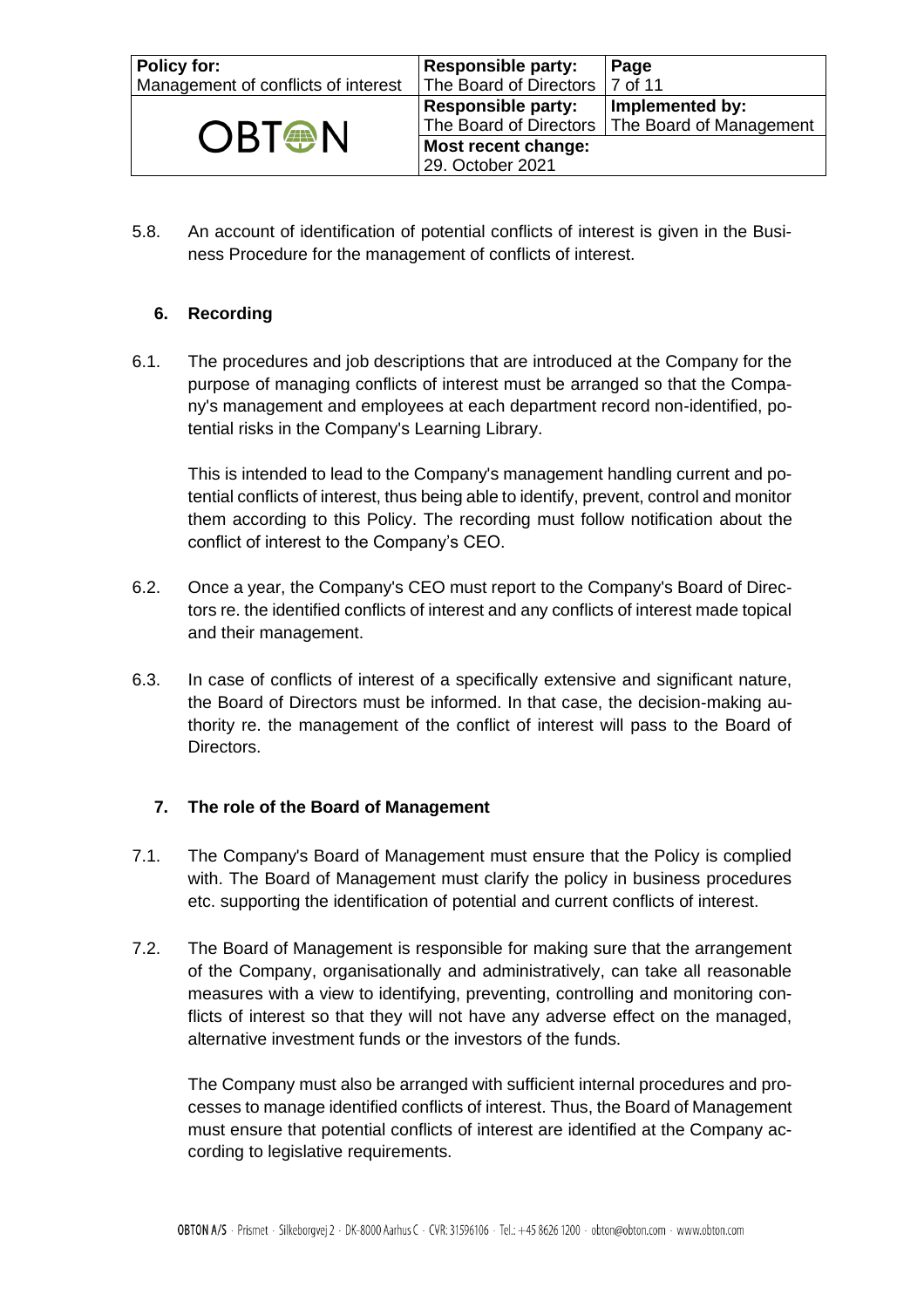| <b>Policy for:</b><br>Management of conflicts of interest | <b>Responsible party:</b><br>The Board of Directors | Page<br>$\vert 8$ of 11                                             |
|-----------------------------------------------------------|-----------------------------------------------------|---------------------------------------------------------------------|
| <b>OBT<sup>®</sup>N</b>                                   | <b>Responsible party:</b>                           | Implemented by:<br>The Board of Directors   The Board of Management |
|                                                           | Most recent change:<br>29. October 2021             |                                                                     |

7.3. The Board of Management is responsible for making sure that the Company's employees, for whom it is deemed relevant, receive information of where to find the Policy and receive information in case of changes made to this Policy.

#### <span id="page-7-0"></span>**8. Updating and availability**

- 8.1. This Policy and any related procedures and measures must at all times be revised in response to changes in legislation, guidelines from the Danish Financial Supervisory Authority (*Finanstilsynet*) and other matters requiring revision. Furthermore, the Policy must be revised if there are major changes to the conditions forming the basis for the wording of the Policy, including in the Company's business activities or organisation.
- 8.2. When relevant based on changes in the Company's conditions and at least once a year, the Board of Directors assesses whether the Policy is sufficient in relation to the Company's business activities, organisation, resources and the market conditions under which the Company is doing activities. This assessment is made based on the risks to which the Company is exposed, including the influence of the business model on the risk and risk levels. Matters such as the Companies' number of employees, competencies, IT systems and the Company's internal communication must also be considered when revising and updating the Policy.
- 8.3. Based on the reporting paths and reporting requirements laid down through the Policy and the business procedure laid down accordingly, the Board of Directors must supervise that the process and procedures in this Policy are observed. In case of disagreement between the Policy and the actual conditions at the Company, the Board of Directors must assess which initiatives should be changed.
- 8.4. The Compliance function checks whether the Policy and other management documents such as business procedures and job descriptions comprised by the information hierarchy are in accordance with the Policy.
- 8.5. Each field of work within the Company is responsible for establishing working procedures according to the Policy, internal controls to support and ensure compliance with rules re. conflicts of interest.

\*\*\*\*\*

Adopted by the Board of Directors on 29. October 2021,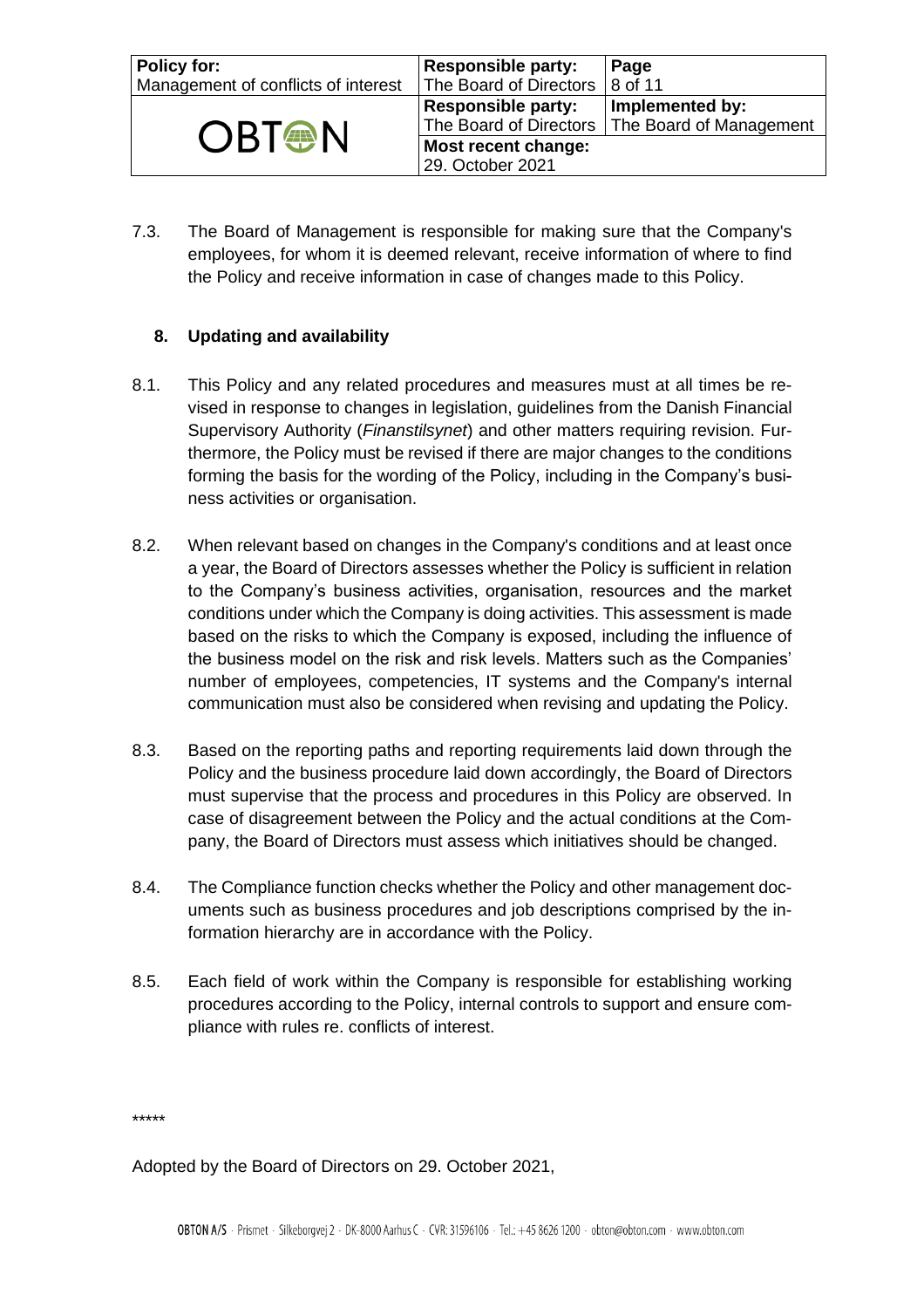| <b>Policy for:</b><br>Management of conflicts of interest | <b>Responsible party:</b><br>The Board of Directors | Page<br>$\vert$ 9 of 11                                             |
|-----------------------------------------------------------|-----------------------------------------------------|---------------------------------------------------------------------|
| <b>OBT<sup>®</sup>N</b>                                   | <b>Responsible party:</b>                           | Implemented by:<br>The Board of Directors   The Board of Management |
|                                                           | Most recent change:<br>29. October 2021             |                                                                     |

| Signatory          | Position                              |
|--------------------|---------------------------------------|
| Esben Vibe         | Chairperson of the Board of Directors |
| Lars Bentsen       | <b>Board Member</b>                   |
| Oliver Dahl Peters | <b>Board Member</b>                   |

Accepted by the Board of Management on 29. October 2021,

| Signatory       | Position   |
|-----------------|------------|
| Anders Marcus   | CEO        |
| Søren Lindgaard | <b>CFO</b> |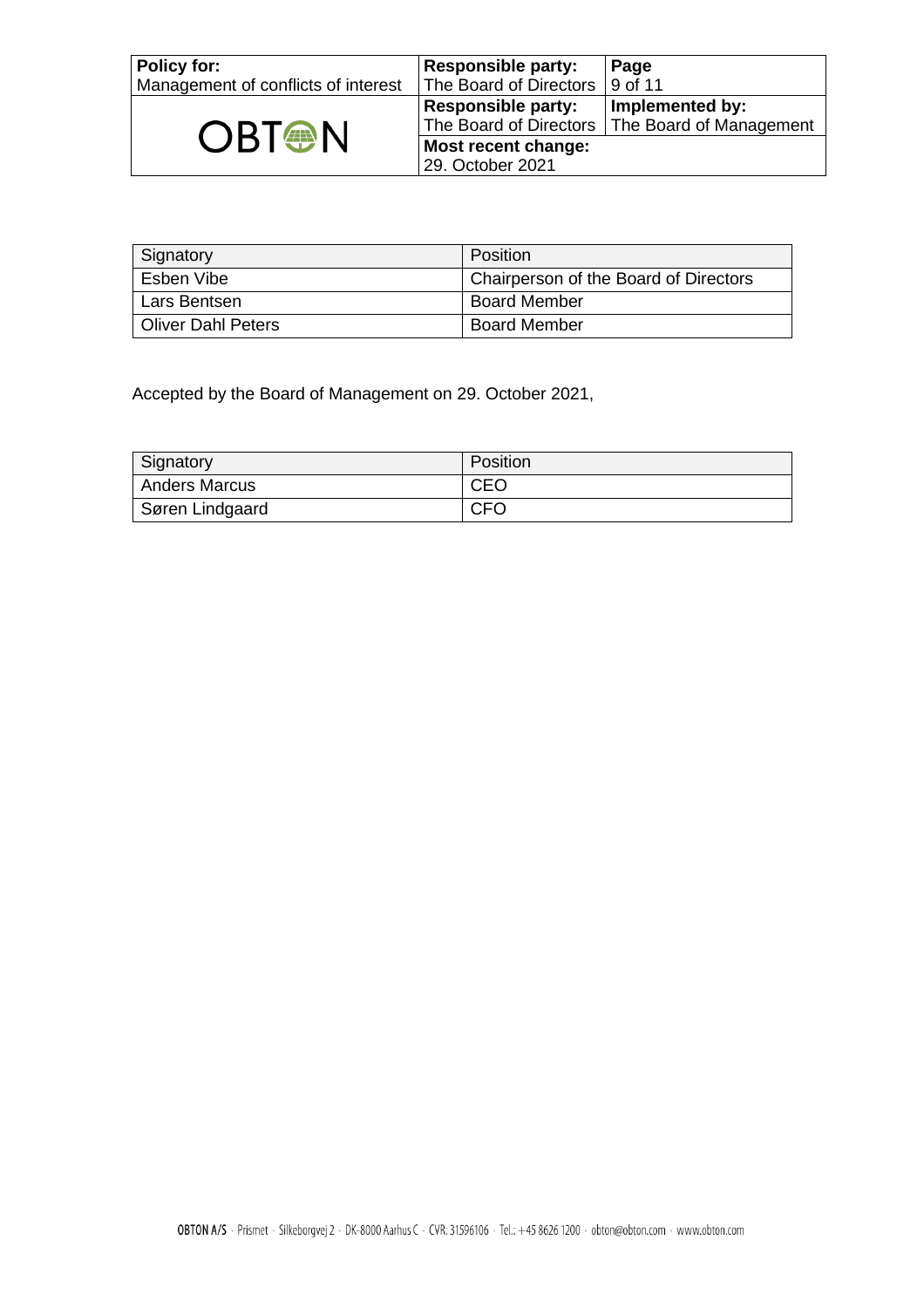| Policy for:<br>Management of conflicts of interest | <b>Responsible party:</b><br>The Board of Directors   10 of 11 | Page                                                                |
|----------------------------------------------------|----------------------------------------------------------------|---------------------------------------------------------------------|
|                                                    | <b>Responsible party:</b>                                      | Implemented by:<br>The Board of Directors   The Board of Management |
| <b>OBT<sup>®</sup>N</b>                            | Most recent change:<br>29. October 2021                        |                                                                     |

### <span id="page-9-0"></span>**Change log**

| Change                                                                                                                                                                           | Basis for the                                               | Date of internal    | Party respon-        | Importance to the                                                                                                                                                                                                                             |
|----------------------------------------------------------------------------------------------------------------------------------------------------------------------------------|-------------------------------------------------------------|---------------------|----------------------|-----------------------------------------------------------------------------------------------------------------------------------------------------------------------------------------------------------------------------------------------|
|                                                                                                                                                                                  | change                                                      | change              | sible for the        | Policy                                                                                                                                                                                                                                        |
|                                                                                                                                                                                  |                                                             |                     | change<br><b>KSK</b> |                                                                                                                                                                                                                                               |
| The entire<br>document                                                                                                                                                           | Revision and<br>update of the<br>contents of the<br>Policy  | 18 November<br>2019 |                      | The Policy has<br>been revised and<br>updated to be<br>consistent with<br>the Company's<br>remaining man-<br>agement docu-<br>ments.                                                                                                          |
| Change of<br>date and<br>layout                                                                                                                                                  |                                                             | 10 February<br>2020 | <b>KSK</b>           | None                                                                                                                                                                                                                                          |
| A revision<br>of the con-<br>tent accord-<br>ing to Con-<br>solidated<br>Act No.<br>1047 of 14<br>October<br>2019 on al-<br>ternative in-<br>vestment<br>fund man-<br>agers etc. | Revision of act                                             | 11 November<br>2020 | <b>KSK</b>           | None                                                                                                                                                                                                                                          |
| Clarifica-<br>tions and<br>the addition<br>of clauses<br>4.1, 5.2,<br>clause<br>$5.7.$ (i),<br>clauses 8.1<br>and 8.2.                                                           | Revision and<br>update of the<br>contents of the<br>Policy. | 17 June 2021        | <b>SKJ</b>           | Clarification of re-<br>sponsibility for<br>mitigating initia-<br>tives in case of a<br>conflict of interest<br>between consoli-<br>dated companies.<br>Removal of the<br>passage about<br>conflicts of inter-<br>est between the<br>Board of |